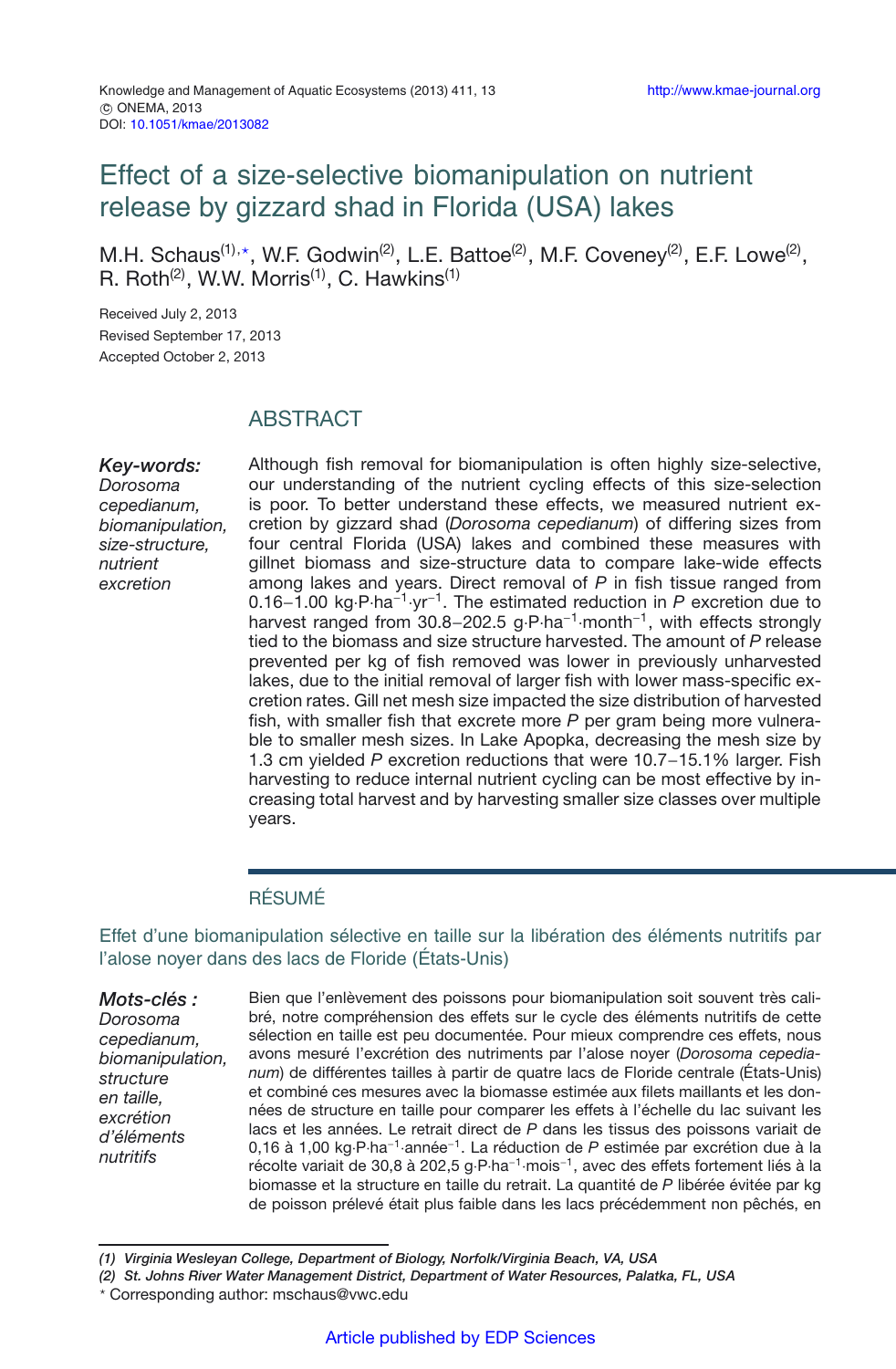raison de la suppression initiale de gros poissons avec des taux d'excrétion de masse volumique inférieure. Le maillage des filets a impacté la distribution en taille des poissons pêchés, les petits poissons qui excrètent plus de *P* par gramme étant plus vulnérables à des petits maillages. Dans le lac Apopka, la diminution de la taille des mailles de 1,3 cm a permis de réduire l'excrétion de *P* de 10,7 à 15,1 % en plus. Le retrait de poissons afin de réduire le cycle nutritif interne peut être plus efficace en augmentant la récolte totale et en récoltant des classes de plus petite taille sur plusieurs années.

## INTRODUCTION

Biomanipulation through fish harvesting has been used to improve water quality in many lakes (Meijer *et al*., [1999](#page-14-0); Søndergaard *et al*., [2008](#page-15-0)). Removals of planktivorous fishes can increase the abundance of larger zooplankton and decrease phytoplankton via trophic cascade mechanisms (Carpenter *et al*., [1987\)](#page-13-0), but some of the response can be due to changes in nutrient cycling (Vanni and Layne, [1997\)](#page-15-1). The removal of omnivorous and benthivorous fishes can decrease sediment resuspension, directly remove nutrients in fish tissue, and decrease nutrient excretion by fish (Lamarra, [1975;](#page-14-1) Matsuzaki *et al*., [2007](#page-14-2); Schaus *et al*., [2010](#page-15-2)). These processes can interact to lower turbidity and potentially increase macrophyte abundance, which is often linked to the effectiveness of lake restoration (Scheffer, [2001](#page-15-3); Søndergaard *et al*., [2008\)](#page-15-0). Ideally, an intense fish manipulation can shift the ecosystem from a highly productive phytoplankton dominated state to a stable clear water state, with decreased phytoplankton, increased zooplankton and increased macrophytes (Scheffer *et al*., [1993;](#page-15-4) Søndergaard *et al*., [2008\)](#page-15-0).

Reductions of fish stocks can be conducted with non size-selective means, such as pond draining or rotenone, or by size-selective means, such as piscivore additions, trawls or gill nets (Drenner and Hambright, [1999\)](#page-14-3). Many types of commercial fishing gear are highly selective for larger size classes, shifting the population toward one dominated by smaller fish (Hall *et al*., [2007;](#page-14-4) Catalano and Allen, [2011b\)](#page-14-5). Utilizing commercial fisheries for biomanipulation favors the rapid removal of a large biomass in a cost-effective manner, regardless of any effects on size structure. This is often desirable, as biomanipulation more frequently improves water quality in cases with extensive fish removals, especially where 80% of the fish biomass or *<sup>&</sup>gt;*200 kg·ha−<sup>1</sup> can be removed within a three year period (Hansson *et al*., [1998](#page-14-6); Meijer *et al*., [1999;](#page-14-0) Søndergaard *et al*., [2008](#page-15-0)). Despite the strong size-selective nature of many biomanipulation efforts relying on commercial fishing, little is understood about the impact that this shift may have on nutrient cycling (Hall *et al*., [2007](#page-14-4)). Smaller fish typically have higher mass-specific nutrient excretion rates (Lamarra, [1975;](#page-14-1) Brabrand *et al*., [1990;](#page-13-1) Gido, [2002](#page-14-7)), so size-selective harvest at similar biomass levels could have important consequences for nutrient cycles.

The fish biomass of lakes and reservoirs in the midwestern and southern USA is often dominated by gizzard shad (*Dorosoma cepedianum*), especially in eutrophic to hypertrophic lakes (Bachmann *et al*., [1996;](#page-13-2) Allen *et al*., [2000](#page-13-3)). Because of its abundance and its omnivorous diet, gizzard shad is a good candidate for biomanipulation to improve water quality. The St. Johns River Water Management District (hereafter SJRWMD) used commercial fishers to remove *>*7.4 million kg of gizzard shad from Lake Apopka (1993–2009) and 1.2 million kg from Lake Griffin (2002–2008). The Lake Apopka harvest included both seasonal (Jan.-May) harvests where commercial fishers were paid a subsidy by SJRWMD as an incentive to increase the harvest, as well as a smaller year-round unsubsidized harvest. The SJRWMD also has conducted experimental harvests in Lakes Denham (1990–1992; Godwin *et al*., [2011](#page-14-8)) and Dora (2005–2006; Catalano and Allen, [2011a\)](#page-14-9), so the nutrient effects of fish harvests can be compared among lakes and years.

Our previous work (Schaus *et al*., [2010](#page-15-2)) estimated nutrient effects of harvest in Lake Apopka during 1993–2005 using direct excretion measurements of *N* and *P* and scaling these up to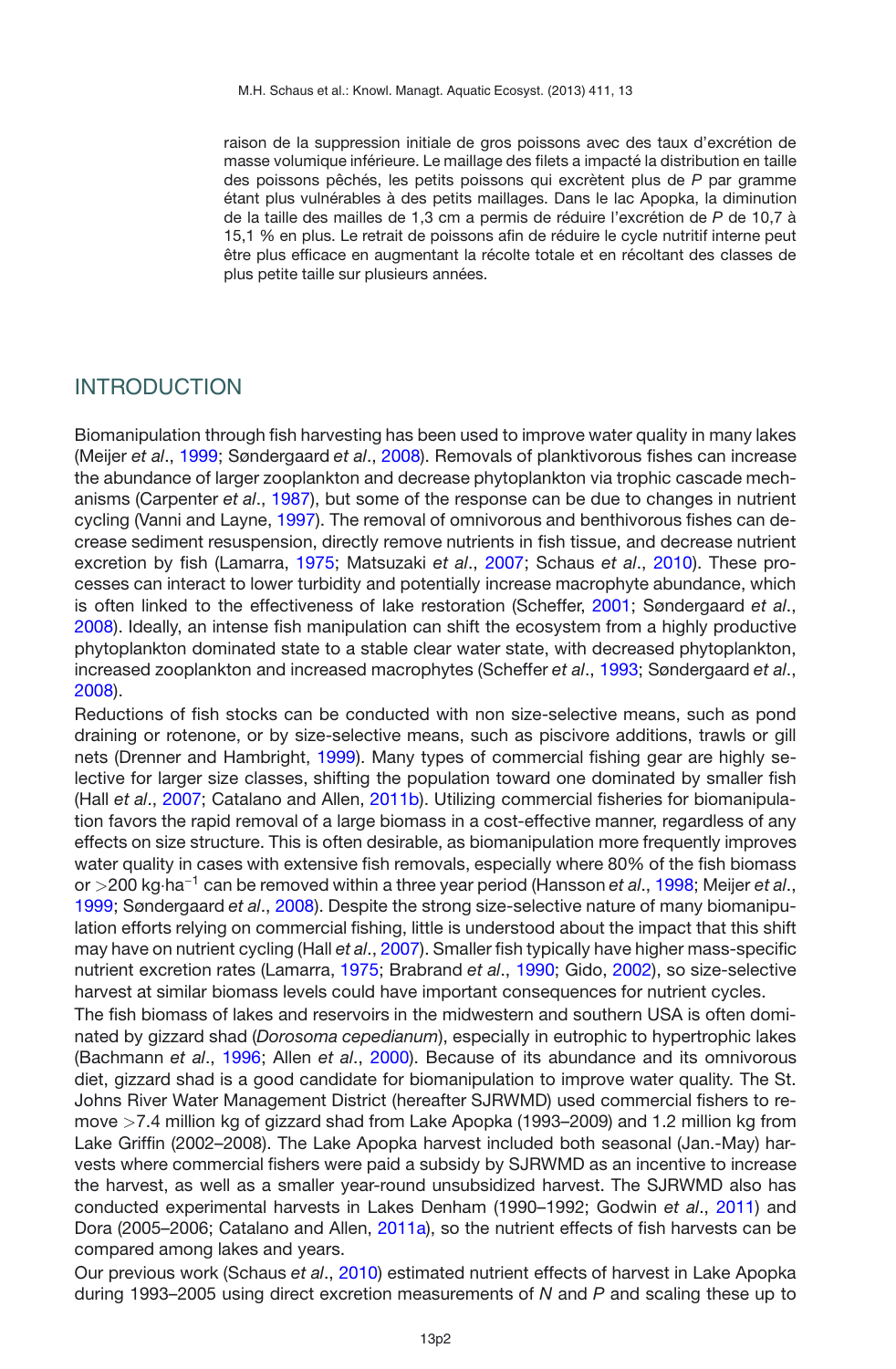### <span id="page-2-0"></span>*Table I*

*Physical and chemical characteristics of the four lakes where excretion measures were conducted. The fish harvest in Lake Dora included the adjacent Beauclair basin, so that basin is included in the measures reported for Lake Dora. Bathymetry data are taken from Coveney et al. (2005) and Fulton (1995), combining the data for Dora and Beauclair. Water quality data are mean values (*±*SD) for samples collected during 2002–2009 by SJRWMD from 3 stations per lake (1 station for Lake Eustis). Water quality data are fully reported in the Florida Atlas of Lakes [\(http://www.wateratlas.usf.edu/AtlasOfLakes/Florida/\)](http://www.wateratlas.usf.edu/AtlasOfLakes/Florida/).*

| Lake           | <b>Area</b><br>(ha) | Mean<br>depth<br>(m) | <b>Mean</b><br><b>Secchi</b><br>depth (m) | <b>Mean</b><br>Chl a<br>$(\mu g \mathord{\cdot} \mathsf{L}^{-1})$ | <b>Mean</b><br>total N<br>(µց $\cdot$ L $^{-1})$ | <b>Mean</b><br>total P<br>(µg $\cdot$ L $^{-1})$ | <b>Harvested</b><br>(years) |
|----------------|---------------------|----------------------|-------------------------------------------|-------------------------------------------------------------------|--------------------------------------------------|--------------------------------------------------|-----------------------------|
| Apopka         | 12500               | 1.65                 | 0.31<br>(±0.08)                           | 66<br>$(\pm 29)$                                                  | 4573<br>(±1658)                                  | 129<br>(±64)                                     | 1993-2009                   |
| Dora/Beauclair | 2213                | 2.82                 | 0.36<br>(±0.06)                           | 111<br>$(\pm 34)$                                                 | 3495<br>(±601)                                   | 73<br>$(\pm 35)$                                 | 2005-2006                   |
| <b>Eustis</b>  | 3139                | 3.46                 | 0.61<br>(±0.28)                           | 48<br>$(\pm 29)$                                                  | 2301<br>(±493)                                   | 47<br>(±16)                                      | Unharvested                 |
| <b>Griffin</b> | 3809                | 2.36                 | 0.48<br>$(\pm 0.27)$                      | 72<br>$(\pm 44)$                                                  | 2811<br>(±645)                                   | 56<br>(±18)                                      | 2002-2008                   |

the entire harvest based only on the mean mass of gizzard shad collected that was vulnerable to gill nets, and not the specific size structure of the fish removed. This study builds on our previous work by comparing nutrient excretion by gizzard shad among four central Florida lakes (Table [I\)](#page-2-0), then comparing nutrient effects of fish harvest (2002–2009) for three of these lakes that have undergone intensive fish removals, based on our excretion measures, the size distributions of fish removed by the biomanipulation during each lake-year, and the mesh sizes permitted for fishing at that time. Doing so will enable us to determine a) how broadly applicable the results of our excretion measures are, b) the range of nutrient effects observed in this type of fish harvest, c) the degree to which shifts in size structure of the harvest can alter nutrient cycling by fish, and d) the degree to which mesh size can impact the nutrient effect of the fish harvest.

## MATERIALS AND METHODS

We directly measured nutrient release by 168 gizzard shad collected from Lakes Apopka  $(n = 58)$ , Dora  $(n = 46)$ , Eustis  $(n = 38)$  and Griffin  $(n = 26)$ , using methods similar to those of other studies (Brabrand *et al*., [1990](#page-13-1); Gido, [2002](#page-14-7)) and following the procedures detailed by Schaus *et al*. [\(2010\)](#page-15-2). Gizzard shad were collected, placed in containers of pre-filtered lake water, and allowed to excrete for 30 min; the difference in nutrient concentrations (before vs. after fish addition) was used to measure excretion. We sampled gizzard shad from all four lakes during Jan.-Feb., May, and Jul.-Aug. 2006, from all lakes except Lake Griffin in Mar. 2006, and only from Apopka and Dora during Mar. 2005. The 2005 Lake Apopka fish (*n* = 23) were included as a portion of those reported by Schaus *et al*. [\(2010\)](#page-15-2), but are also reported here because of the intentional comparison to another lake. Fish used for excretion measurements spanned the size range available in each lake (7.7–860.0 g wet mass). The mean mass of fish used for excretion measurements from each lake ranged from 192.6 g in Lake Griffin to 251.5 g in Lake Apopka. Lake temperatures during the excretion measurements ranged from 15.6−31.8 ◦C, which is typical of the seasonal ranges observed in these lakes.

We used ANCOVA (SPSS 15, General Linear Model) to determine whether there were between-lake differences in *N* and *P* excretion rates and ratios, comparing lake as the factor, with log wet mass of individual fish and temperature as covariates. Excretion rates and wet mass data were log transformed prior to analysis to normalize the variance. Temperature was not log transformed due to the linear relationship between temperature and the logarithm of excretion rates (Wen and Peters, [1994](#page-15-5); Schaus *et al*., [1997](#page-15-6)). Where nutrient release rates differed significantly among lakes (*N*), follow-up multiple regression was conducted on the data from each lake to allow comparison of regression coefficients for mass and temperature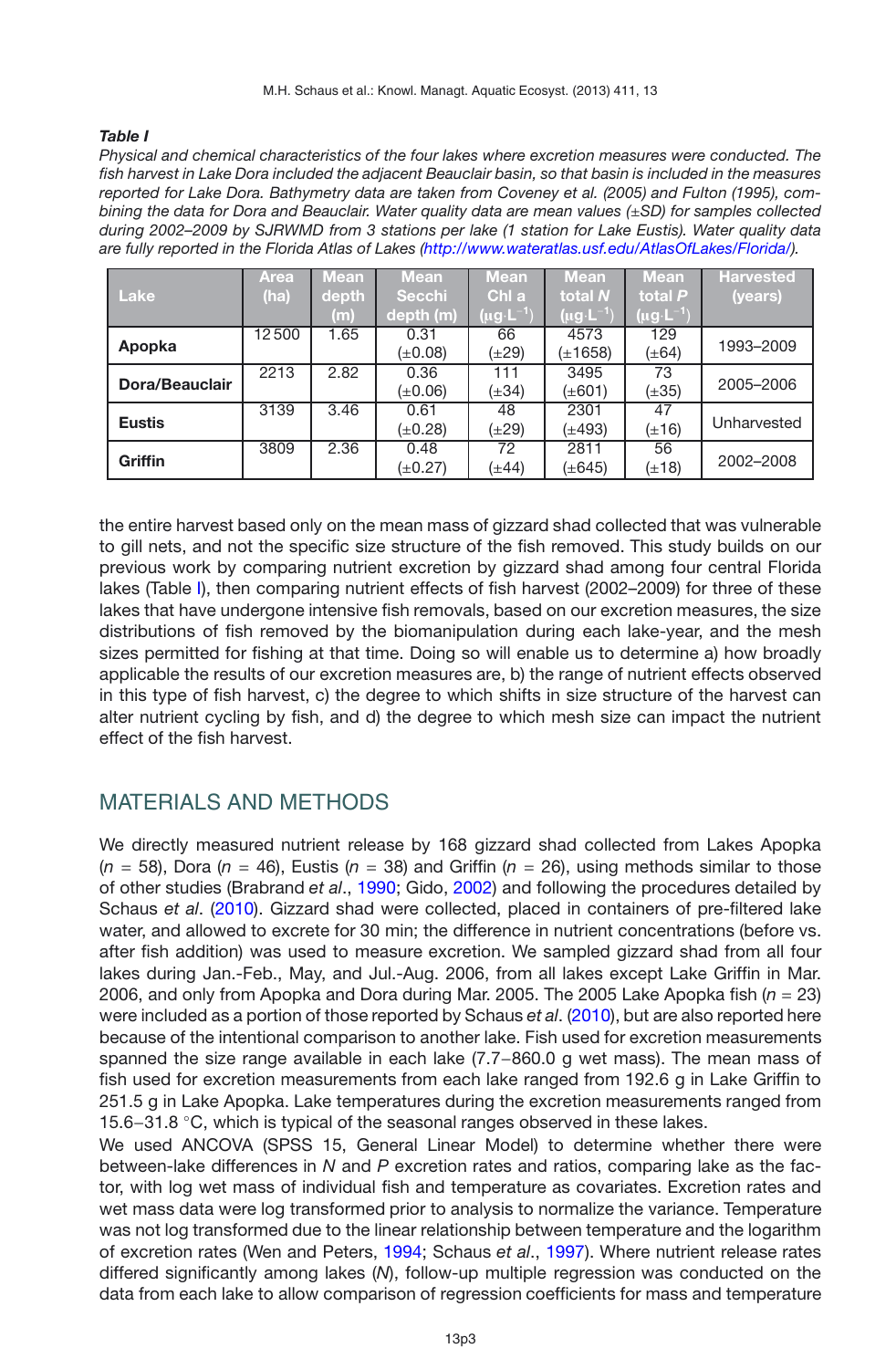among lakes with previously published measures (Schaus *et al*., [1997](#page-15-6), [2010](#page-15-2); Gido, [2002](#page-14-7)). Where nutrient release did not differ significantly among lakes (*P* and the N:P ratio), we conducted follow-up multiple regressions on data pooled from all four lakes.

For lakes where the SJRWMD has recently conducted fish removals (Apopka, Dora, and Griffin), we combined a length-frequency distribution from commercial gill nets sampled for SJRWMD in each lake-year (annual sample sizes were *n* = 300−1400 fish for Lake Apopka, *n* =501–682 for Lake Dora, and *n* = 100−650 for Lake Griffin) with length-mass regressions for gizzard shad collected by gill nets and/or electrofishing from each lake (*n* = 132 fish for Apopka WM =  $0.000005 \times \text{TL}^{3.116}$ ;  $n = 719$  for Dora WM =  $0.0000015 \times \text{TL}^{3.358}$ ; and  $n = 323$  for Griffin WM =  $0.00000058 \times TL^{3.503}$ ; WM = wet mass in g, TL = total length in mm). This enabled us to determine the wet mass of a fish and the proportion of harvested biomass in each 1cm size grouping. Direct *P* removals (in fish tissue) due to harvest were estimated as 0.824% of the wet biomass harvested because Higgins *et al*. [\(2006](#page-14-10)) and Pilati and Vanni [\(2007](#page-15-7)) both observed that gizzard shad body %*P* averaged 3.2% of dry mass for gizzard shad *>*50 mm TL and for Florida gizzard shad, the dry mass averaged 25.76% of the wet mass (SJRWMD, unpublished data). Our estimates of excretion from each lake were combined with length-frequency data and mean monthly temperatures from that lake for May and June (typically the two months following the harvest) to estimate how the biomanipulation reduced *P* excretion by fish in each lake-year. Instead of extrapolating this biomass reduction over an entire year (Schaus *et al*., [2010](#page-15-2)), we focused on the time period immediately after harvest, to minimize any potential seasonal shifts in population biomass, growth, and/or size structure and conservatively compare nutrient effects of harvest among lakes. We focused on lake-wide estimations of *P* (and not *N*) because management of these lakes has focused on *P* (Fulton and Smith, [2008\)](#page-14-11), because other sources of *P* have been reported for some of these systems (Coveney *et al*., [2002](#page-14-12), [2005;](#page-14-13) Schaus *et al*., [2010](#page-15-2)) and because we observed that *N* release differed significantly among lakes.

We examined the size-selective nature of the harvest by comparing the size distribution of fish harvested among years and the size distributions of fish harvested by nets of varying mesh size. The former was conducted in Lakes Apopka, Dora and Griffin during the years harvested, using the commercial net data, as described above. The effect of mesh size was examined during 2007−2009, using standard floating experimental gill nets 2.4 m deep with six 15.3 m long panels of 6.4, 7.6, 8.9, 10.2, 11.4, 12.7 cm diameter stretched monofilament mesh, fished in lakes Apopka and Griffin by an independent observer, using the methods described by Catalano and Allen [\(2011a](#page-14-9)). Fish sampled on all dates during 2007-2009 were pooled within each lake (*n >* 2000 fish per lake), and the size distributions harvested by each mesh size were compared. Up until 2006, Lake Apopka was only permitted for fishing using gill nets with a diameter of at least 10.2 cm stretched mesh, whereas from 2007−2009, mesh as small as 8.9 cm was allowed. For 2007−2009, we compared size distributions and catch per unit effort (CPUE, by numbers and biomass) of commercial nets in Lake Apopka for the nets of different mesh sizes (8.9, 9.5 and 10.2 cm; *n* = 239−280 nets sampled for CPUE per year; *n* = 52–804 fish sampled in each mesh size during each year). The 9.5 cm mesh size included all nets between 9.1−9.9 cm stretch mesh, to simplify comparisons. All comparisons of net size distribution data were conducted using ANOVA with a Dunnett's T3 post test, because the variance was typically not homogeneous. Finally, we compared the impacts of these mesh sizes on nutrient cycling by calculating the nutrient effect using our excretion measurements and the size distributions caught in the different mesh sizes. We assumed an equivalent biomass harvested for the three mesh sizes, because CPUE by biomass for 8.9 and 10.2 cm mesh nets only differed significantly in 2008.

## RESULTS

The study lakes differed significantly in excretion of *N* by gizzard shad, but not *P* excretion or the N:P ratio (Table [II\)](#page-4-0). The ANCOVA model for *N* explained much more of the amongfish variability ( $R^2 = 0.646$ ) than did the model for  $P (R^2 = 0.395)$ . Follow up regressions for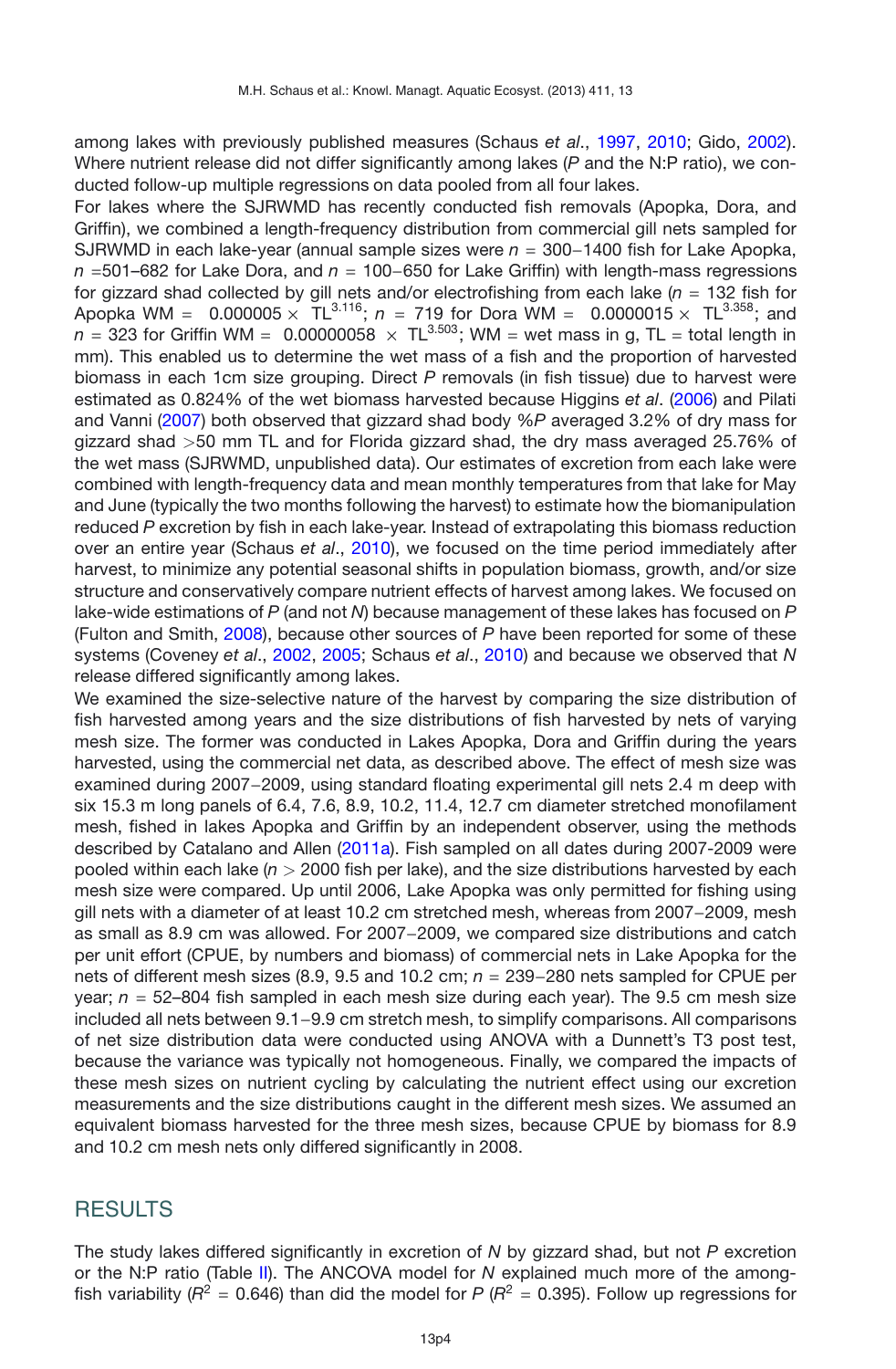### <span id="page-4-0"></span>*Table II*

*ANCOVA results for nitrogen, phosphorus and the N:P ratio. For all statistical comparisons, n* = 168 *fish and error df* = *162. For nitrogen, Eustis differed from Dora and Griffin and Apopka differed from Griffin (p <* 0.05*). All other lake by lake comparisons did not differ significantly.*

|                   |                               | p-values for |              |             |           |  |  |  |  |  |
|-------------------|-------------------------------|--------------|--------------|-------------|-----------|--|--|--|--|--|
|                   | <b>Overall</b><br>model $R^2$ | Lake         | Log wet mass | Temperature | Intercept |  |  |  |  |  |
| Nitrogen          | 0.646                         | 0.037        | < 0.001      | 0.001       | < 0.001   |  |  |  |  |  |
| <b>Phosphorus</b> | 0.395                         | 0.237        | $<$ 0.001    | < 0.001     | < 0.001   |  |  |  |  |  |
| <b>N:P Ratio</b>  | 0.105                         | 0.306        | 0.931        | 0.001       | 0.023     |  |  |  |  |  |

### <span id="page-4-1"></span>*Table III*

*Results of regression analyses for excretion measurements to predict gizzard shad NH*4*-N excretion in each system, based on Log wet mass (g), and temperature (*◦*C).*

|                     |                         | <b>Overall</b> | <b>Overall</b> |                    | 95% Lower  | 95% Upper       | Coefficient's |
|---------------------|-------------------------|----------------|----------------|--------------------|------------|-----------------|---------------|
|                     | $\overline{\mathbf{n}}$ | model          | model          | <b>Coefficient</b> | confidence | confidence      | p-value       |
|                     |                         | p-value        | $R^2$          |                    | interval   | <b>interval</b> |               |
| Lake Apopka         | 58                      | $<$ 0.001      | 0.309          |                    |            |                 |               |
| Intercept           |                         |                |                | $-0.650$           | $-1.366$   | 0.066           | 0.074         |
| Log wet mass        |                         |                |                | 0.514              | 0.265      | 0.764           | < 0.001       |
| Temperature         |                         |                |                | $-0.002$           | $-0.011$   | 0.008           | 0.735         |
| <b>Lake Dora</b>    | 46                      | $<$ 0.001      | 0.910          |                    |            |                 |               |
| Intercept           |                         |                |                | $-1.613$           | $-1.832$   | $-1.394$        | < 0.001       |
| Log wet mass        |                         |                |                | 0.786              | 0.708      | 0.864           | < 0.001       |
| Temperature         |                         |                |                | 0.016              | 0.010      | 0.023           | < 0.001       |
| <b>Lake Eustis</b>  | 38                      | $<$ 0.001      | 0.506          |                    |            |                 |               |
| Intercept           |                         |                |                | $-0.817$           | $-1.904$   | 0.270           | 0.136         |
| Log wet mass        |                         |                |                | 0.572              | 0.285      | 0.860           | < 0.001       |
| Temperature         |                         |                |                | $-0.001$           | $-0.022$   | 0.020           | 0.921         |
| <b>Lake Griffin</b> | 26                      | 0.298          | 0.100          |                    |            |                 |               |
| Intercept           |                         |                |                | $-0.263$           | $-1.405$   | 0.879           | 0.639         |
| Log wet mass        |                         |                |                | 0.317              | $-0.094$   | 0.729           | 0.124         |
| Temperature         |                         |                |                | 0.005              | $-0.012$   | 0.021           | 0.568         |

*N* excretion in each lake showed significant effects of mass in all lakes except Lake Griffin, but only significant temperature effects in Lake Dora (Table [III,](#page-4-1) Figure [1\)](#page-5-0). The combined regression for *P* indicated significant effects of mass and lake temperature (Table [IV,](#page-5-1) Figure [2\)](#page-6-0), whereas N:P was only significantly affected by temperature (Table [IV,](#page-5-1) Figure [3\)](#page-6-1). *N* and *P* excretion showed a decline in mass-specific excretion with increasing fish mass, as regression coefficients (Tables [III](#page-4-1) and [IV\)](#page-5-1) had 95% upper confidence intervals *<*1 in all cases. *P* excretion increased with temperature, thus at warmer temperatures (Figure [2](#page-6-0) – black and gray symbols) gizzard shad typically had higher excretion than at colder temperatures (white symbols), for fish of a specific mass.

Overall, the gizzard shad removals ranged from 19.1–121.6 kg wet mass·ha−<sup>1</sup>·yr−1, including both the seasonal (subsidized) harvest and year round (unsubsidized) harvest, with typical harvests of 30–60 kg wet mass·ha−<sup>1</sup>·yr−<sup>1</sup> and direct *<sup>P</sup>* removal of 0.24–0.48 kg P·ha−<sup>1</sup>·yr−<sup>1</sup> (Table [V\)](#page-7-0). The size distribution of the harvest from Lake Apopka fluctuated among years, with decreases in size observed following the shift to smaller mesh sizes in 2007 (Figure [4\)](#page-8-0). The harvest in Lake Dora removed larger fish during 2005, with a significant shift toward smaller sizes during the second year of harvest (Figure [4\)](#page-8-0). The harvests from Lake Griffin also showed a significant shift downward in size over time (Figure [4\)](#page-8-0). Differences in direct (fish removal) and indirect (excretion) nutrient effects of harvest (Table [V\)](#page-7-0) across lake-years were most strongly tied to differences in harvest rate, with some effects of mean fish size, due to the higher excretion per gram of the smaller fish.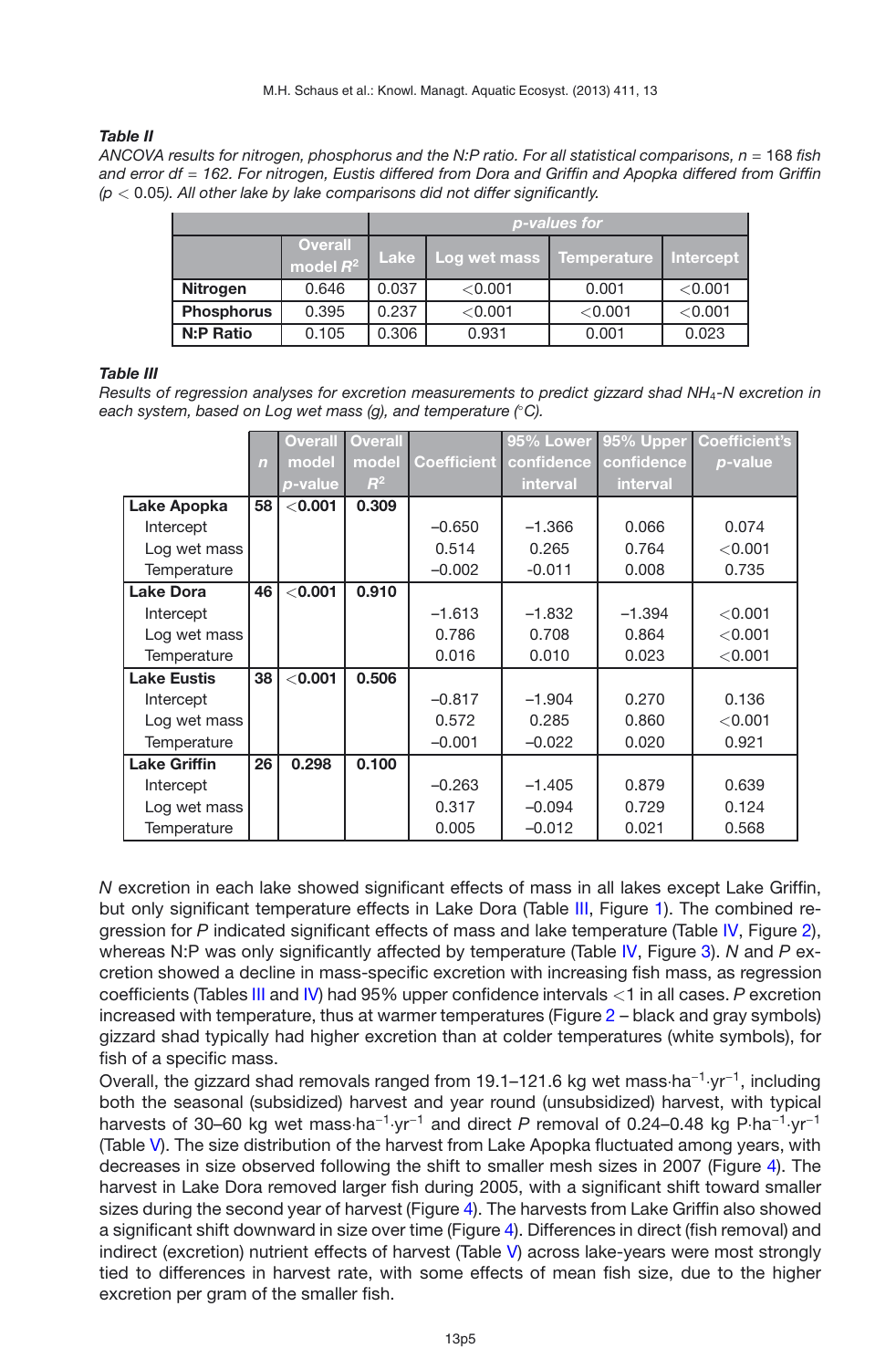<span id="page-5-0"></span>

*Excretion of NH*4*-N by gizzard shad from Lakes Apopka (diamond), Dora (circle), Eustis (square) and Griffin (triangle). For all lakes, measurements are grouped by water temperature into 15*−*18* ◦*C (white), 20*−*25.9* ◦*C (gray), and 26*−*32* ◦*C (black) groupings. ANCOVA results indicated significant differences among lakes (p* = 0.037*), and significant effects of Log wet mass (p <* 0.001*) and temperature (p* = 0.001*).*

#### <span id="page-5-1"></span>*Table IV*

*Results of regression analyses for excretion measurements to predict gizzard shad PO*4*-P excretion and the N:P of excretion, based on Log wet mass (g), and temperature (*◦*C) (n* = 168 *for both models).*

|                   | <b>Overall</b><br>model<br><i>p</i> -value | Overall<br>model<br>$R^2$ | <b>Coefficient</b> | 95% Lower<br>confidence<br>interval | 95% Upper<br>confidence<br>interval | <b>Coefficient's</b><br><i>p</i> -value |
|-------------------|--------------------------------------------|---------------------------|--------------------|-------------------------------------|-------------------------------------|-----------------------------------------|
| <b>Phosphorus</b> | $<$ 0.001                                  | 0.379                     |                    |                                     |                                     |                                         |
| Intercept         |                                            |                           | $-2.550$           | $-3.006$                            | $-2.095$                            | < 0.001                                 |
| Log wet mass      |                                            |                           | 0.630              | 0.481                               | 0.779                               | < 0.001                                 |
| Temperature       |                                            |                           | 0.038              | 0.028                               | 0.048                               | < 0.001                                 |
| N:P ratio         | 0.001                                      | 0.085                     |                    |                                     |                                     |                                         |
| Intercept         |                                            |                           | 32.663             | 5.060                               | 59.720                              | 0.018                                   |
| Log wet mass      |                                            |                           | 1.049              | $-7.790$                            | 9.889                               | 0.815                                   |
| Temperature       |                                            |                           | $-1.068$           | $-1.642$                            | $-0.493$                            | < 0.001                                 |

Experimental gill net samples from Lakes Apopka and Griffin (Figure [5\)](#page-9-0) demonstrated that there was a substantial number of gizzard shad invulnerable to the 10.2 cm mesh gill nets most frequently used for these harvests, as experimental mesh sizes *<*9 cm typically captured a greater number of fish, which were smaller than fish caught by larger mesh sizes. Commercial nets from Lake Apopka during 2007–2009 showed trends similar to the experimental net data, with smaller mesh sizes typically harvesting fish 3–4 cm smaller than those harvested by the larger mesh sizes (Figure [6\)](#page-10-0). Within each year, the size distributions of fish caught in commercial nets differed significantly among mesh sizes (Dunnett's T3, *p <* 0.05) for all pairwise comparisons except 9.5 cm *vs*. 10.2 cm during 2007. Smaller mesh nets typically caught a greater number of fish per standard fishing unit (SFU; 100 m of commercial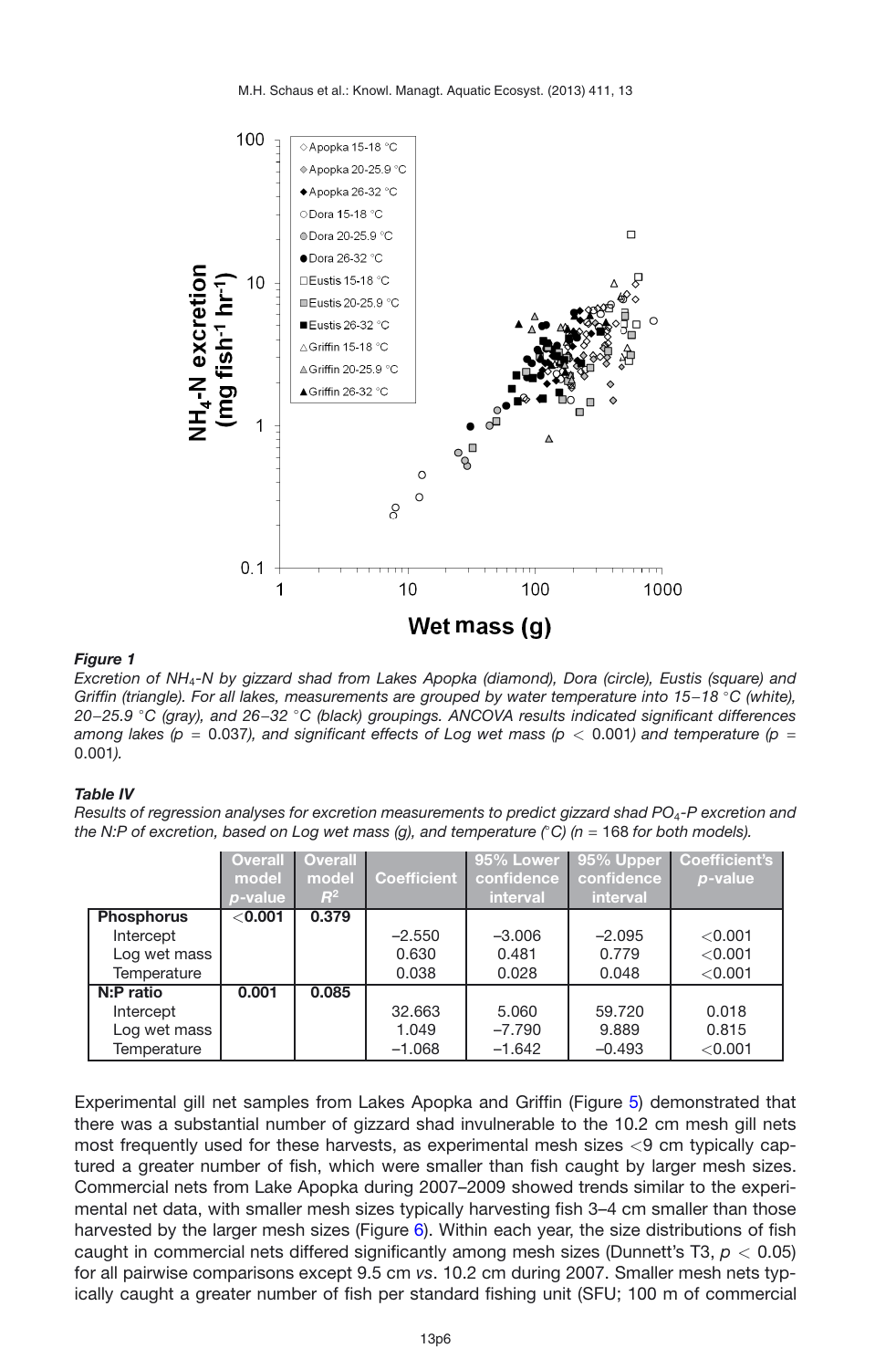<span id="page-6-0"></span>

*Excretion of PO*4*-P by gizzard shad from Lakes Apopka (diamond), Dora (circle), Eustis (square) and Griffin (triangle). For all lakes, measurements are grouped by water temperature into 15–18* ◦*C (white), 20–25.9* ◦*C (gray), and 26–32* ◦*C (black) groupings. ANCOVA results indicated no significant differences among lakes (p = 0.237), with significant effects of Log wet mass (* $p < 0.001$ *) and temperature (p <* 0.001*).*

<span id="page-6-1"></span>

#### *Figure 3*

*N:P ratio of excretion by gizzard shad from Lakes Apopka (diamond), Dora (circle), Eustis (square) and Griffin (triangle). For all lakes, measurements are grouped by water temperature into 15*−*18* ◦*C (white), 20*−*25.9* ◦*C (gray), and 26*−*32* ◦*C (black) groupings. ANCOVA results indicated no significant effects of lake (p = 0.306) or Log wet mass (p = 0.931), but there was a significant temperature effect (p = 0.001).*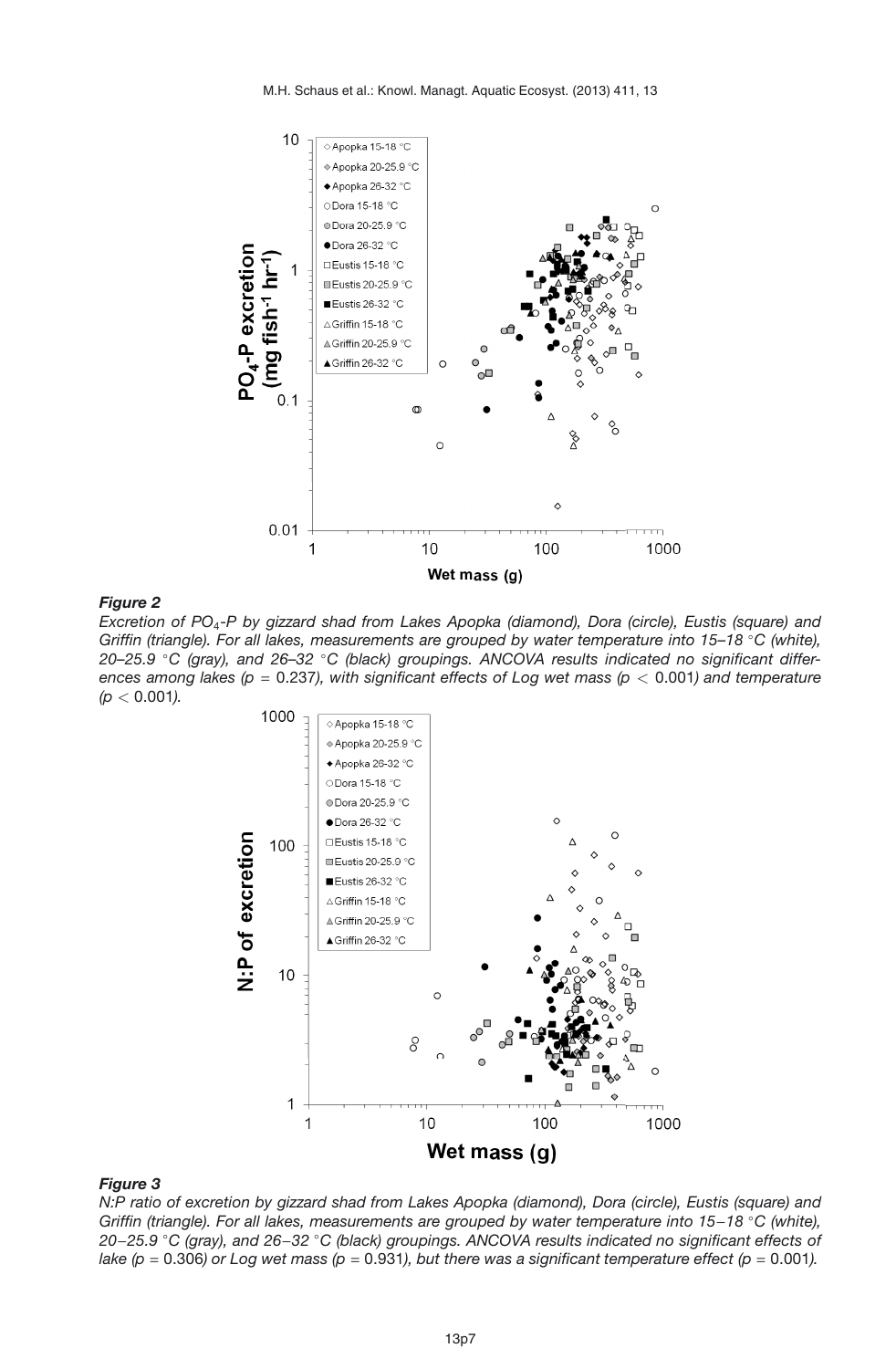<span id="page-7-0"></span>*Table V*

Calculated effects on the P cycle of the gizzard shad harvests during 2002-2009, focused on the time immediately following harvest (note that harvest data are presented Calculated effects on the P cycle of the gizzard shad harvests during 2002-2009, focused on the time immediately following harvest (note that harvest data are presented on an annual basis, whereas excretion predictions are the mean of the two months following harvest). on an annual basis, whereas excretion predictions are the mean of the two months following harvest).

| <b>P</b> excretion | prevented per  | kg harvested | $-$ mont<br>g.P.kg.fish |                     |                                      |                                                                         |              | 1.61                                            |                            |        | $\begin{array}{l} 0.7688780 \\ 0.7688780 \\ 0.7688780 \\ 0.7688780 \\ 0.76880 \\ 0.76880 \\ 0.76880 \\ 0.76880 \\ 0.76880 \\ 0.76880 \\ 0.76880 \\ 0.76880 \\ 0.76880 \\ 0.76880 \\ 0.76880 \\ 0.76880 \\ 0.76880 \\ 0.76880 \\ 0.76880 \\ 0.76880 \\ 0.76880 \\ 0.76880 \\ 0.7688$ |                     |          |            |        |         |             | $1.72$<br>2.08                                          |        | 1.67                               | 2.05   |        | $1.88$<br>$1.83$<br>$2.84$<br>$1.7$<br>$2.7$ |  |  |  |  |
|--------------------|----------------|--------------|-------------------------|---------------------|--------------------------------------|-------------------------------------------------------------------------|--------------|-------------------------------------------------|----------------------------|--------|-------------------------------------------------------------------------------------------------------------------------------------------------------------------------------------------------------------------------------------------------------------------------------------|---------------------|----------|------------|--------|---------|-------------|---------------------------------------------------------|--------|------------------------------------|--------|--------|----------------------------------------------|--|--|--|--|
| Pexcretion         | prevented (kg) |              | nou <sub>L</sub> eq.b)  |                     | 30.8                                 |                                                                         |              | $116.5$<br>$94.9$<br>$75.0$<br>$83.5$<br>$63.5$ |                            |        | 126.9                                                                                                                                                                                                                                                                               | 49.7                |          | 97.2       | 127.0  |         | 202.5       |                                                         |        | 50 50 50<br>4 4 50 50<br>4 4 50 50 |        |        | 56.9                                         |  |  |  |  |
|                    |                | kg month)    |                         | 384                 | 1452<br>1182<br>1047<br>1581<br>1581 |                                                                         |              |                                                 |                            |        | 620                                                                                                                                                                                                                                                                                 | uclair <sup>s</sup> |          | 215<br>281 |        |         | $7.7888877$ |                                                         |        |                                    |        |        |                                              |  |  |  |  |
| Direct P           | removal* (kg)  |              | l∧g ha <sup>−</sup> v   | Apopka <sup>:</sup> | 0.16                                 | 0.46<br>0.37                                                            |              |                                                 | $0.37$<br>$0.37$<br>$0.48$ |        |                                                                                                                                                                                                                                                                                     | 0.20                | Dora/Bea | 0.46       | 0.50   | Griffin |             | 0.8838888                                               |        |                                    |        |        | 0.22                                         |  |  |  |  |
|                    |                |              | <b>IK BY</b>            |                     |                                      | 1963<br>5771<br>4632                                                    |              | 3929                                            | 4600                       | 3306   | 5984                                                                                                                                                                                                                                                                                | 2480                |          | 1029       | $1113$ |         | 3812        |                                                         |        | 847<br>1451<br>931<br>947<br>845   |        |        |                                              |  |  |  |  |
| <b>beds</b> p.     | st (kg)        |              | $kg$ -ha $^{-1}$        |                     | 19.1                                 |                                                                         | 56.2<br>45.1 |                                                 | 2<br>2012<br>2012<br>2013  |        |                                                                                                                                                                                                                                                                                     | $-24.1$             |          | 56.4       | 61.0   |         | 121.6       | 0<br>0 0 0 1 0<br>0 9 0 0 0 0<br>0 4 0 0 0 0 0          |        |                                    |        |        |                                              |  |  |  |  |
| Gizzar             | harve:         |              | IV.DX                   |                     | 238227                               | 700404                                                                  | 562187       | 476775                                          | 558291                     | 401202 | 726227                                                                                                                                                                                                                                                                              | 301028              |          | 124877     | 135083 |         | 462665      | 102816                                                  | 176137 | 112953                             | 147340 | 114960 | 102563                                       |  |  |  |  |
|                    |                |              | rear                    |                     |                                      | <u>ខ្លួ</u><br>ខ្លួន ខ្លួន ខ្លួន ខ្លួន ខ្លួន<br>ខ្លួន ខ្លួន ខ្លួន ខ្លួន |              |                                                 |                            |        |                                                                                                                                                                                                                                                                                     |                     |          | 2005       | 2006   |         |             | ខ្លួ<br>ខ្លួ ខ្លួ ខ្លួ ខ្លួ ខ្លួ<br>ខ្លួ ខ្លួ ខ្លួ ខ្លួ |        |                                    |        |        | 2008                                         |  |  |  |  |

P in fish tissues, 0.824% of fish wet biomass (see methods). *P* in fish tissues, 0.824% of fish wet biomass (see methods). † Amount of

∗

Amount of P that would have been released by the biomass of fish removed. that would have been released by the biomass of fish removed.

‡ Lake Apopka data include 95 182 kg to 249 301 kg of gizzard shad catch from an unsubsidized year-round harvest, in addition to the subsidized commercial seasonal  $^{\ast}$  Lake Apopka data include 95 182 kg to 249 301 kg of gizzard shad catch from an unsubsidized year-round harvest, in addition to the subsidized commercial seasonal fishery.

<sup>§</sup> Dora/Beauclair gizzard shad harvest data were previously reported by Catalano et al. (2010). Dora/Beauclair gizzard shad harvest data were previously reported by Catalano *et al*. ( [2010\)](#page-14-14).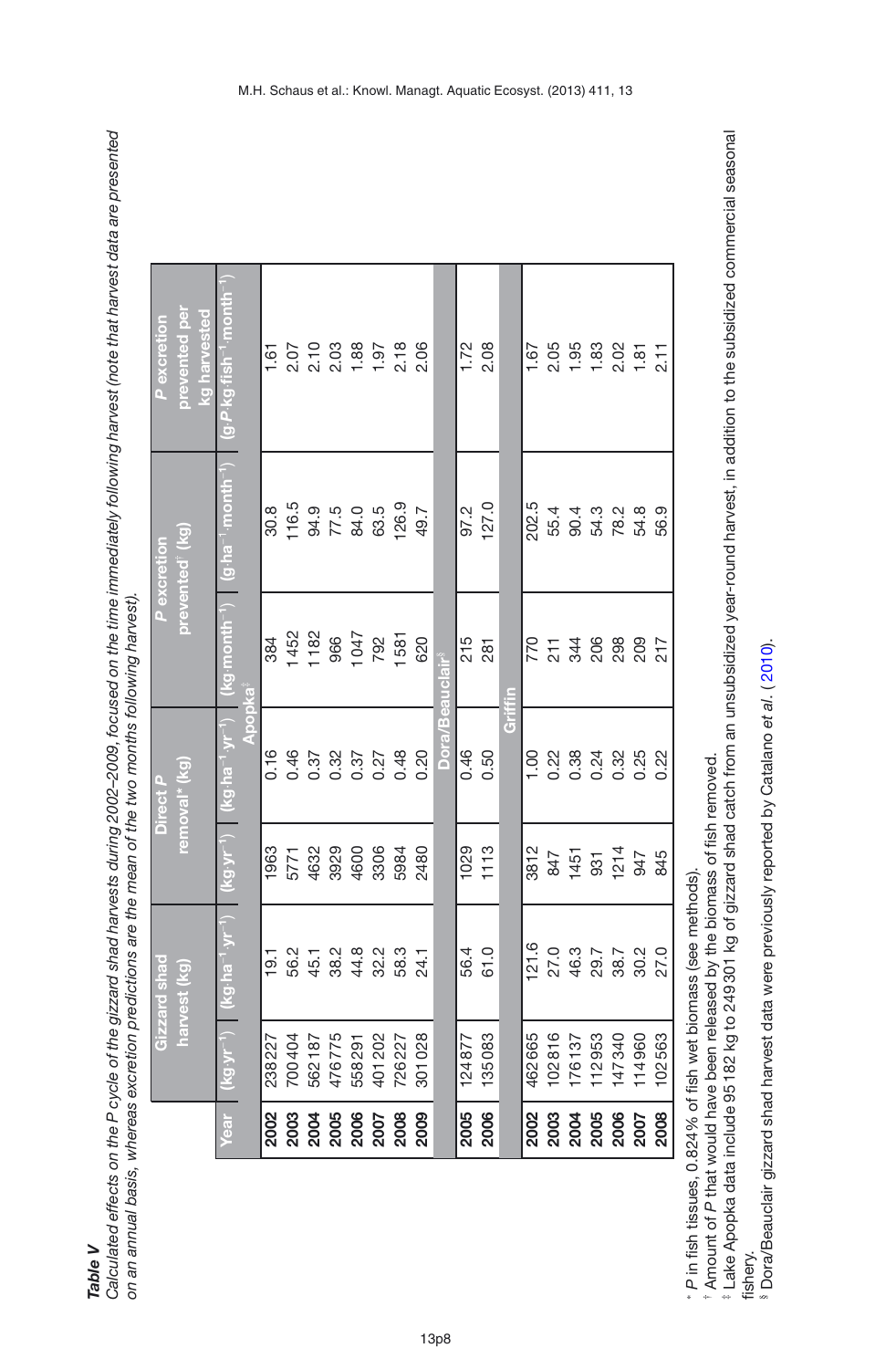<span id="page-8-0"></span>

*Total lengths (cm) of gizzard shad harvested in commercial nets from Lakes Apopka (top panel), Dora (middle panel) and Griffin (bottom panel) during 2002–2009 (n* = 100−1400 *fish sampled per lake-year). Boxes represent the interquartile ranges (25th, 50th and 75th percentiles) of fish harvested and the lines represent the 5th and 95th percentiles. Within each lake, the size distributions of fish differed significantly among years (Dunnett's T3, p <* 0.005*) where indicated by different letters of the alphabet.*

net fished for 1 h) than larger mesh sizes, but the trends were less clear for the biomass harvested (Figure [7\)](#page-11-0). During all years, the 8.9 cm nets always caught the same biomass (2007 and 2009) or greater biomass (2008) per SFU than the 10.2 cm nets (Figure [7\)](#page-11-0). Combining the 2007–2009 Lake Apopka harvest data with the size distributions from commercial nets and our *P* excretion predictions yielded *P* recycling effects that varied substantially due to harvest and mesh size. The large harvest during 2008 doubled the nutrient effect, as expected (Figure [8\)](#page-12-0). Within each year, the smallest mesh size (8.9 cm) had effects on excretion that were 10.7−15.1% greater than that of the largest mesh size (10.2 cm) typically used (Figure [8\)](#page-12-0), due to the harvest of smaller fish that have higher nutrient excretion per gram.

## **DISCUSSION**

Gizzard shad *N* and *P* excretion showed similar allometric trends to previous studies, scaling with mass at approximately the 2/3 power, with regression coefficients (Tables [III](#page-4-1)− [IV\)](#page-5-1) relatively similar to those published for this species (Schaus *et al*., [1997,](#page-15-6) [2010;](#page-15-2) Gido, [2002](#page-14-7)). Although excretion can vary significantly among systems (Higgins *et al*., [2006](#page-14-10); this study for *N*), similarity of the regression coefficients, especially for *P* indicates that this approach may be broadly applicable to other systems. It is not fully clear why we observed small but significant differences in *N* excretion among lakes. Pilati and Vanni [\(2007](#page-15-7)) observed that the N:P of excretion was more strongly tied to diet than to gizzard shad body N:P. Likewise Higgins *et al*. [\(2006](#page-14-10))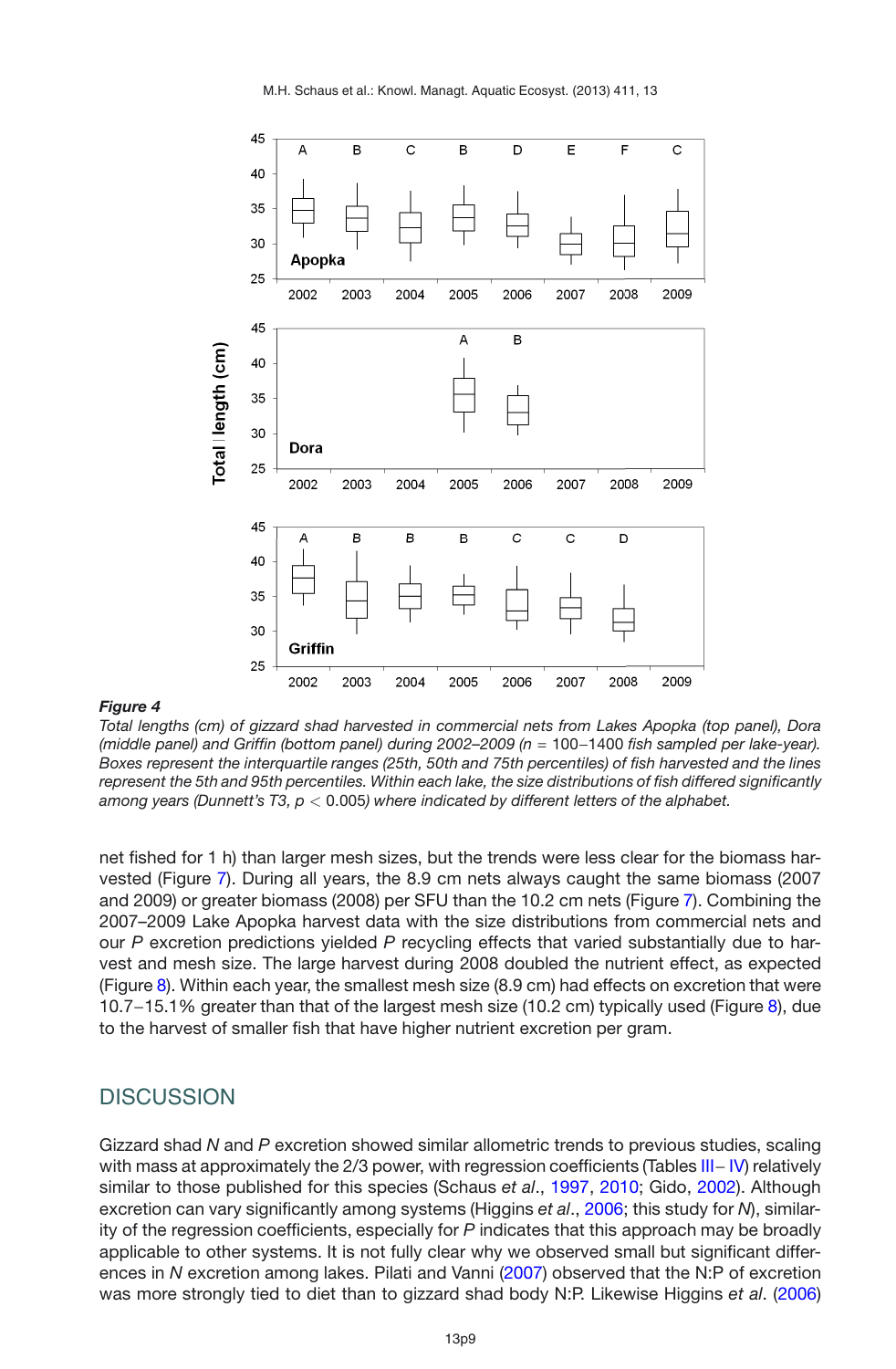

<span id="page-9-0"></span>*Total lengths (cm) of gizzard shad sampled in SJRWMD experimental gill net panels in Lake Apopka (top panel) and Lake Griffin (bottom panel) during 2007–2009. Mesh sizes are the maximum opening when stretched. Sample sizes ranged from n* = *407–581 fish per mesh panel for mesh sizes <9 cm and n* = 31−322 *fish per mesh panel for mesh sizes >10 cm. Boxes represent the interquartile ranges (25th, 50th and 75th percentiles) of fish harvested in that panel, and the lines represent the 5th and 95th percentiles. Within each lake, the size distributions differed significantly among mesh sizes (Dunnett's T3, p* ≤ 0.005) for all pairwise comparisons.

observed elevated *N* excretion in lakes where the gut contents of gizzard shad were higher in N. Thus it is possible that the %*N* of gizzard shad diets varied somewhat among lakes, or that some other source of inter-lake variability influenced excretion rates for N.

Our findings indicate that the effects of fish removals on nutrient excretion can vary substan-tially due to the total mass and mean size removed (Table [V,](#page-7-0) Figure [8\)](#page-12-0). Both of these factors are strongly affected by mesh size. The potential effects on lake nutrient cycles also can be influenced by many other factors, including temperature, the unharvested size-distribution (Schmidt-Nielsen, [1975](#page-15-8); Hall *et al*., [2007](#page-14-4)), diet (Vanni, [2002](#page-15-9); Higgins *et al*., [2006;](#page-14-10) Pilati and Vanni, [2007](#page-15-7)), growth rate and fecundity (Kim and Devries, [2000](#page-14-15); Schaus *et al*., [2002\)](#page-15-10). Predictions of the potential benefits of fish harvest to the nutrient dynamics in a particular lake will depend on an understanding of these factors and how they may interact to impact the population over the short term and in the long term. We observed a stronger effect of water temperature on *P* excretion than on *N* excretion, leading to higher *P* release and much lower N:P during midsummer (Figures [2,](#page-6-0) [3\)](#page-6-1). Thus the influence of fish on nutrient cycles could be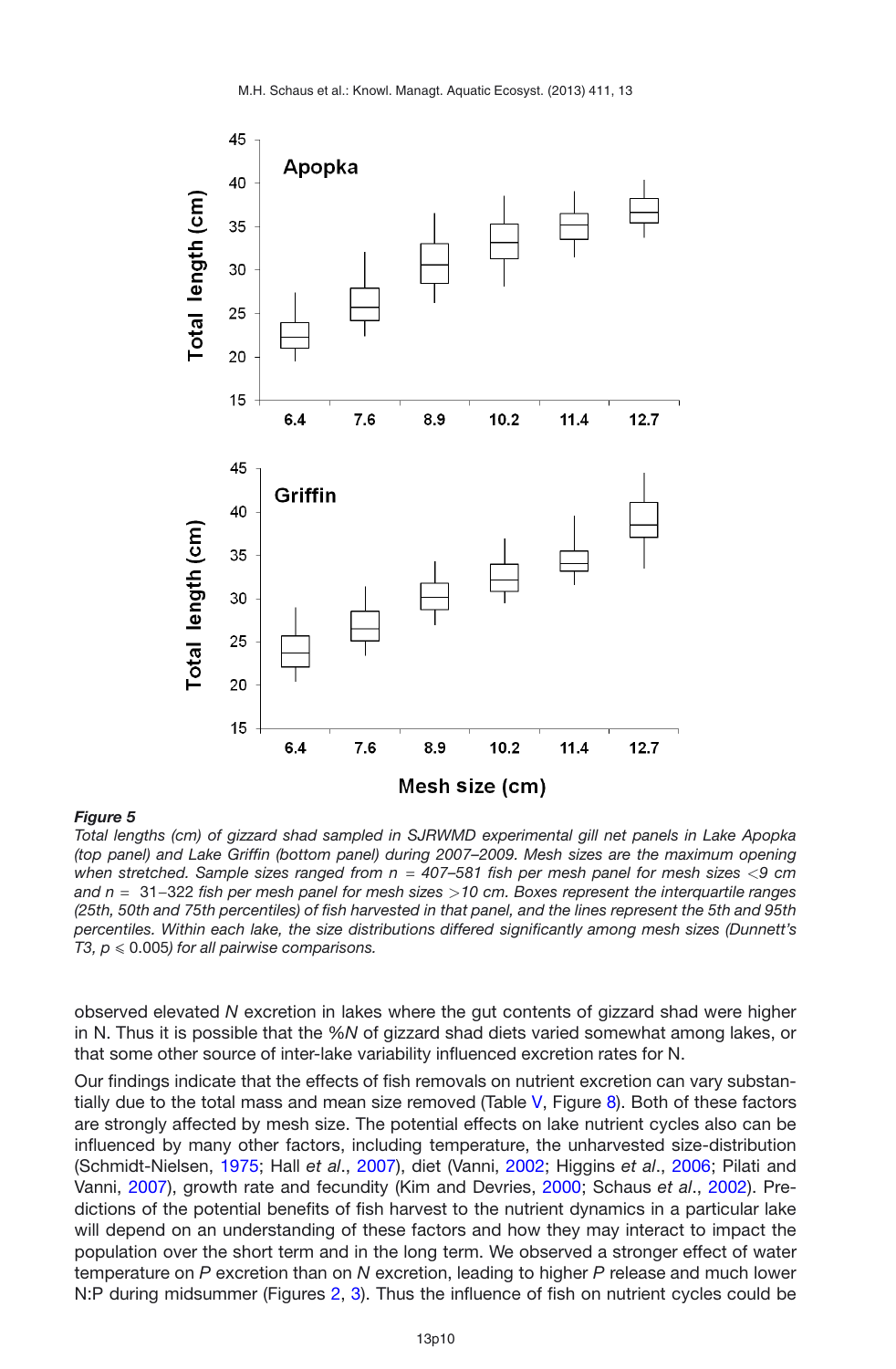<span id="page-10-0"></span>

*Total lengths (cm) of gizzard shad sampled from Lake Apopka commercial nets of different mesh sizes during 2007-2009 (n* = *52–1278 fish for each mesh size in each year). Boxes represent the interquartile ranges (25th, 50th and 75th percentiles) of fish harvested and lines represent the 5th and 95th percentiles. The 9.5 cm mesh size includes 9.1*−*9.9 cm mesh nets. Within each year, the size distributions caught differed significantly among mesh sizes (Dunnett's T3, p* - 0.005*) for all pairwise comparisons except 9.5 cm vs. 10.2 cm during 2007.*

greater during warmer seasons and at warmer latitudes. However, biomanipulations may actually be less effective at warmer latitudes because of the longer growing season, increased omnivory and increased risk of algal blooms (Jeppesen *et al*., [2007](#page-14-16), Kosten *et al*., [2009](#page-14-17)), which may offset the gains made by fish reductions. Clearly, more research on biomanipulation efforts in tropical and subtropical systems is needed (Jeppesen *et al*., [2007](#page-14-16)).

In fish removals such as this, commercial fishers typically use permissible gear that maximizes the biomass harvested per unit of time. Thus in Lake Apopka during 2007–2009, not all fishers used the smallest mesh size allowed, if larger mesh sizes were successful in harvesting fish. Our length-frequency data strongly suggest that it is advisable to select mesh sizes that are effective overall in terms of harvesting fish, but allow the removal of smaller size classes, as these fish have higher mass-specific rates of excretion. One clear case of this is in Lake Dora, where the second year of harvest removed only 8% more fish (53.8 kg·ha−<sup>1</sup> in 2005 *vs*. 58.2 kg·ha−<sup>1</sup> in 2006), but the amount of *<sup>P</sup>* excretion prevented was 31% higher (Table [V\)](#page-7-0). This occurred with only a modest shift in size structure (from a median of 35.6 cm TL in 2005 to 33.1 cm TL in 2006, Figure [4\)](#page-8-0). The nutrient effects of the 2007–2009 Lake Apopka gizzard shad harvests varied most substantially due to differences in total harvest (Table [V\)](#page-7-0). However, assuming equivalent biomass harvested by smaller and larger mesh sizes (Figure [7\)](#page-11-0), the smaller mesh sizes had nutrient effects that were 10.7–15.1% higher (Figure [8\)](#page-12-0), because they harvested fish that were smaller. Likewise, in an enclosure experiment in Acton Lake, OH, smaller gizzard shad enhanced phytoplankton and water column *P* to a much greater extent than an equivalent biomass of larger fish (Schaus and Vanni, [2000](#page-15-11)), indicating the importance of fish size on nutrient cycling. By increasing the vulnerability of small gizzard shad, it may be possible to increase the overall fish harvest and the nutrient effect per kg of fish removed. Ideally, biomanipulations should seek to reduce all size classes, because many populations are dominated by small size classes that can avoid capture by commercial gill nets.

The overall effectiveness of a biomanipulation over the long term can be impacted by compensatory factors, such as increased growth, survival or fecundity. Reducing the biomass of larger fish can reduce the overall fecundity of the population, potentially delaying the recovery of the population to pre-harvest biomass levels. However, these reductions also reduce competition, potentially allowing a strong year class to more rapidly return the harvested population to the baseline level (Devries and Stein, [1990](#page-14-18)). In Walker County Lake, AL, the growth of age-0 gizzard shad was greatly increased following a selective fish harvest in Dec. 1995 (Kim and Devries, [2000](#page-14-15)). These individuals may have spawned as early as age-1, unlike later year classes of gizzard shad which were not as fast growing (Kim and Devries, [2000](#page-14-15); Irwin *et al*., [2003](#page-14-19)). Unlike the current study, Walker County Lake was actively fertilized by the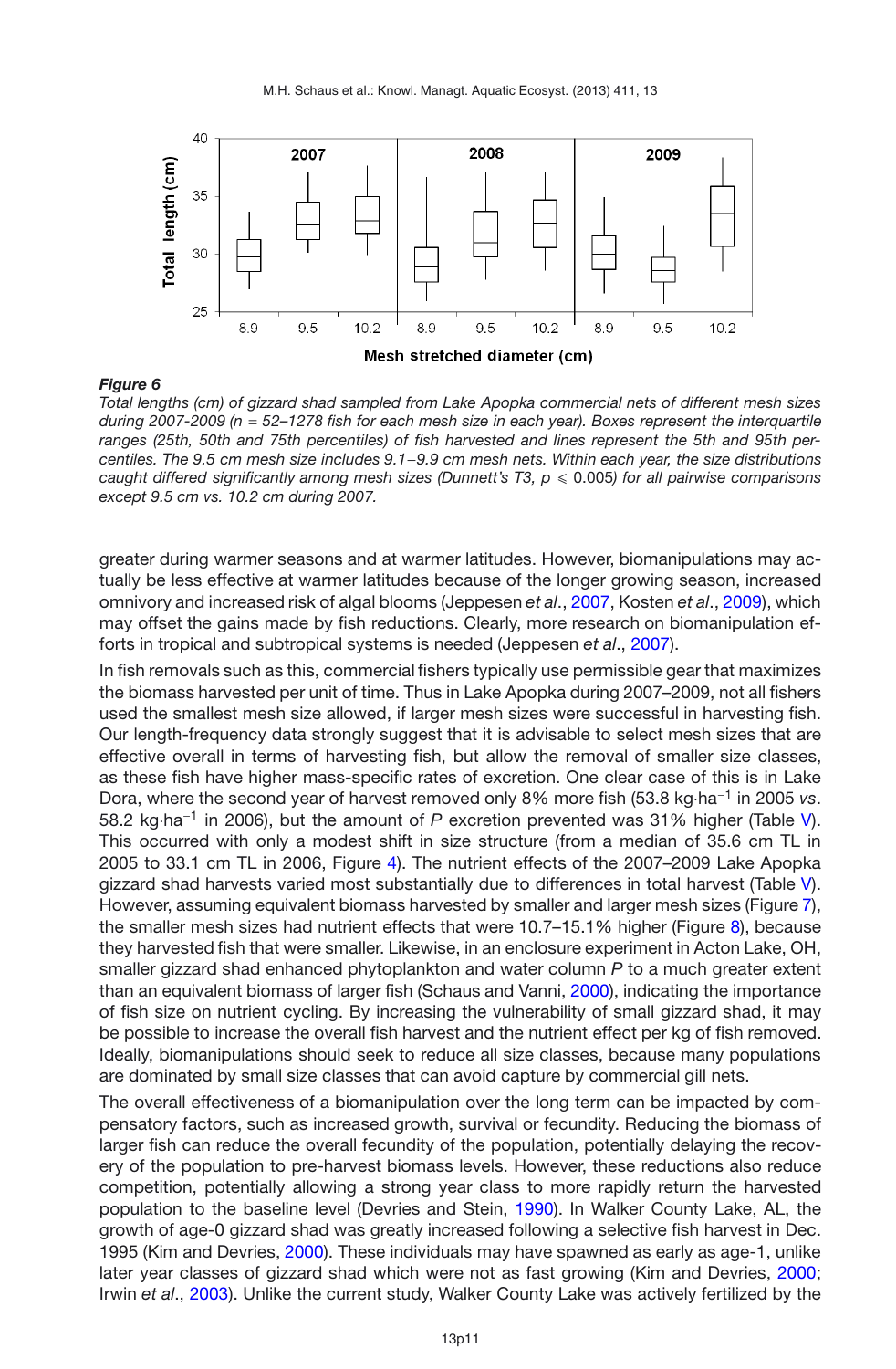

<span id="page-11-0"></span>*Catch per unit of fishing effort (CPUE) in 2007–2009 Lake Apopka commercial nets of differing mesh size, based on the number of fish (top panel) and biomass of fish (bottom panel) caught per standard fishing unit (SFU* = *100 m of commercial net fished for 1 h; n* = 173−1360 *SFU for each mesh size in each year). The 9.5 cm mesh includes nets 9.1*−*9.9 cm. The 10.2 cm mesh size included one net 11.4 cm. Different letters denote significant differences in CPUE between mesh sizes in each lake-year (Dunnett's T3, p* ≤ 0.005*)*.

Alabama Department of Conservation and Natural Resources, and the management plan was targeted at increasing forage for predatory fish without adverse effects to other planktivores (Irwin *et al*., [2003](#page-14-19)). Schaus *et al*. [\(2002\)](#page-15-10) documented a large reduction in older year classes of gizzard shad in Acton Lake, OH, likely due to natural mortality near the end of the typical lifespan. This biomass reduction led to a strong year class that fed on zooplankton and grew five times larger than other age-0 cohorts, with some individuals potentially spawning (elevated gonadosomatic index) the following spring (Schaus *et al*., [2002](#page-15-10)). Thus this species has the potential for compensatory growth following a partial removal, but the degree to which the population can increase may depend on factors such as lake productivity, zooplankton density, and the magnitude of spawner reduction.

In Florida lakes, experimental gizzard shad removals in Lakes Denham and Dora yielded somewhat different results. The Lake Denham removal (1990–1992) used haul seines (mesh 8.75–10 cm stretched mesh) to remove well over 90% of the harvestable (*>*200 mm TL)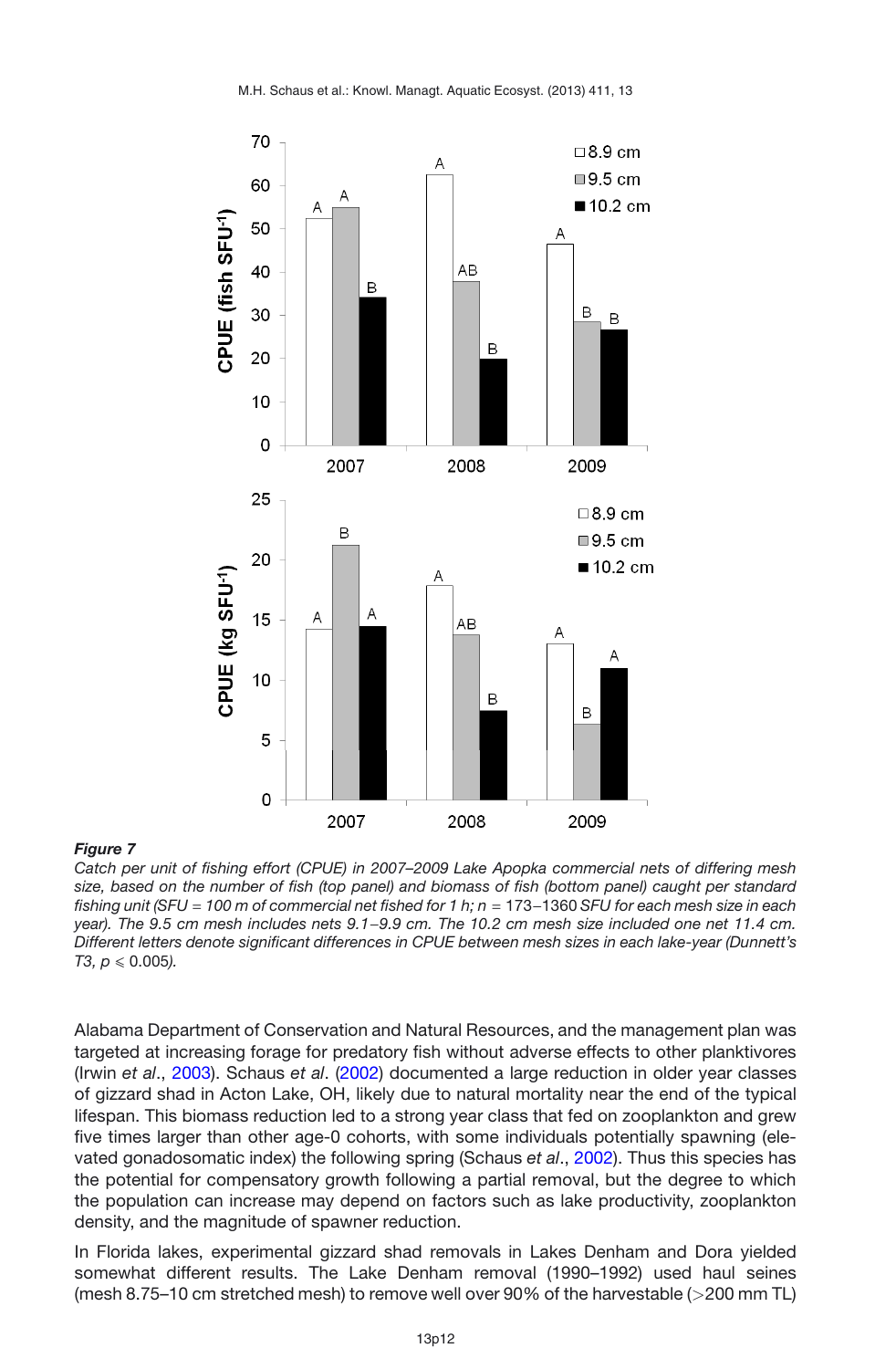<span id="page-12-0"></span>

*Effect of mesh size on the reduction in P excretion immediately after the gizzard shad harvests in Lake Apopka during 2007*−*2009. These calculations reflect the differences in size structure harvested, but assume equivalent biomass harvested by nets of different mesh sizes. The use of 8.9 cm mesh nets in place of 10.2 cm mesh nets would increase the nutrient effect by 10.7*−*15.1%, due to the harvest of smaller size classes by smaller mesh nets. Differences among years are primarily due to differences in overall harvest.*

gizzard shad biomass (Godwin *et al*., [2011](#page-14-8)). The 1992 sampling was suspended after only 8 seine hauls, because there were so few fish harvested. The gizzard shad biomass in experimental gill nets remained lower after the cessation of harvest, and water quality parameters (chl *a*, TP, Secchi depth, TSS, *etc*.) showed improvements that persisted for at least 3–8 years (Godwin *et al*., [2011](#page-14-8)). The Lake Dora fish removal (2005–2006) was conducted to examine the potential density-dependent effects on growth, survival and fecundity following gizzard shad removal. These harvests suppressed the spawner biomass by over 70% and decreased the total population biomass by 30–40% (Catalano *et al*., [2010](#page-14-14); Catalano and Allen, [2011a](#page-14-9)). Following these removals, there was no detectable short-term improvement in water quality (Catalano *et al*., [2010](#page-14-14)), and little variation in growth (Catalano and Allen, [2011a](#page-14-9)). Despite the large reduction in spawner biomass, there was little effect on recruitment to age-1, suggesting substantial density dependent effects on age-0 survival (Catalano and Allen, [2011a](#page-14-9)). Although the lack of water quality improvement and increased survival of age-0 gizzard shad following harvest in Lake Dora might lead to the conclusion that this harvest was unsuccessful, the purpose of that experimental removal was to gain insight on compensatory effects rather than to improve water quality. Future studies should seek to examine the magnitude of gizzard shad biomass reduction that is necessary to maintain improved water quality over the long term. Several reviews of European biomanipulations indicate that the removal of 80% of the total fish (primarily roach, *Rutilus rutilus*, and bream, *Abramis brama*) biomass (Hansson *et al*., [1998;](#page-14-6) Meijer *et al*., [1999](#page-14-0); Jeppesen *et al*., [2007\)](#page-14-16) or the removal of over 200 kg·ha−<sup>1</sup> within a three year period (Søndergaard *et al*., [2008](#page-15-0)) increases the likelihood of success for a fish removal project. Thus, some authors have recommended that biomanipulation will be most effective in smaller lakes where there is an increased likelihood of removing a large portion of the fish biomass (Meijer *et al*., [1999;](#page-14-0) Jeppesen *et al*., [2007](#page-14-16)). The SJRWMD removals in Lakes Apopka and Griffin have been smaller on a kg·ha−<sup>1</sup> basis than what was recommended by Søndergaard *et al*. [\(2008\)](#page-15-0), partially because of the large size of these lakes (Table [I\)](#page-2-0). However, the SJRWMD removals have repeatedly harvested fish over several years in succession, lowering reproduction by larger size classes, and fish harvest remains the cheapest means to remove *P* from these lakes (SJRWMD, unpublished data). The annual removals reported here ranged from 19.1–121.6 kg⋅ha<sup>-1</sup>⋅yr<sup>-1</sup> (Table [V\)](#page-7-0), and the annual removals from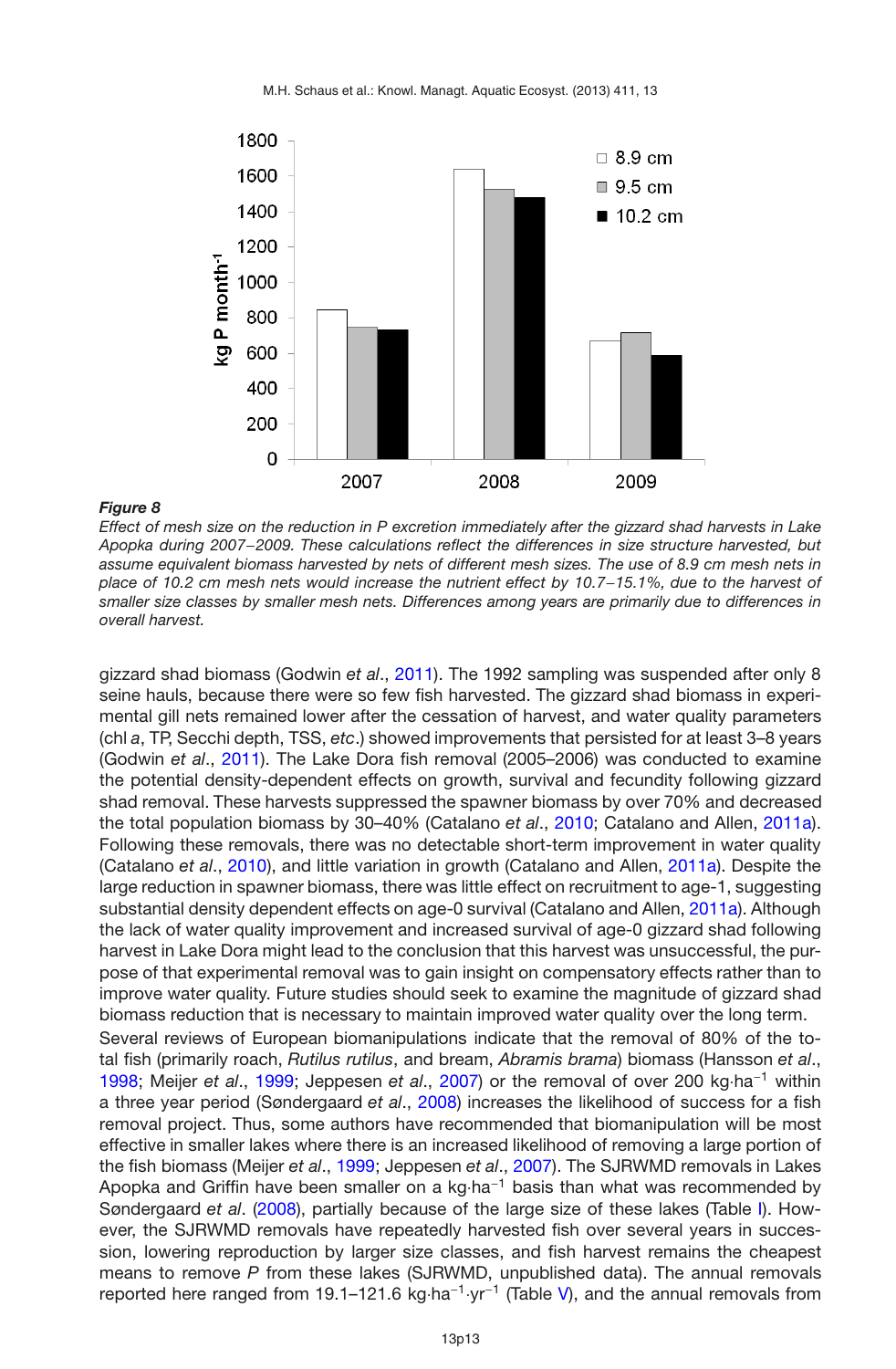Lake Denham (104 ha, 1.4 m mean depth) were 380 kg·ha−<sup>1</sup>·yr−<sup>1</sup> during 1990, 88 kg·ha−<sup>1</sup>·yr−<sup>1</sup> during 1991, and 30 kg·ha−<sup>1</sup>·yr−<sup>1</sup> during 1992 (Godwin *et al*., [2011](#page-14-8)). In Lake Apopka, a multipronged management effort has sought to cut external *P* loading, remove gizzard shad, and remove particulate *P via* wetland filtration (Coveney *et al*., [2002,](#page-14-12) [2005;](#page-14-13) Schaus *et al*., [2010\)](#page-15-2). The combination of these approaches has reduced total *P* by 54%, reduced Chl *a* by 37%, and increased Secchi depth by 47% (Coveney *et al*., [2005](#page-14-13)). In Lake Apopka, the water quality improvements likely were most strongly tied to reductions in external nutrient inputs (∼38,750 kg P·yr−1), which were much larger than effects of the gizzard shad removal (2960 kg·P·yr−<sup>1</sup> direct removal; 1230–14,820 kg P·yr−<sup>1</sup> excretion reduction) and wetland filtration (1478–2754 kg P·yr−1) *<sup>P</sup>* effects (Schaus *et al*., [2010](#page-15-2)). However, once external *<sup>P</sup>* loading has been cut, fish removal remains one of the additional options to potentially improve water quality.

It has been well documented that gizzard shad is dominant only in highly eutrophic lakes (Bachmann *et al*., [1996](#page-13-2); Allen *et al*., [2000](#page-13-3)). The multiple stable states hypothesis (Scheffer *et al*., [1993](#page-15-4)) predicts that a substantial reduction in external nutrient loading coupled with biomanipulation could shift the ecosystem to a clear water state dominated by macrophytes, which resists the change toward phytoplankton dominance and cyanobacterial blooms. Gizzard shad are less abundant in lakes with lower water column chlorophyll and/or with abundant macrophytes (Allen *et al*., [2000](#page-13-3); Michaletz and Bonneau, [2005](#page-15-12)). If external nutrient inputs are lowered and fish biomass can be decreased enough, then potentially the lake can be shifted to a clear water state dominated by macrophytes (Scheffer, [2001](#page-15-3); Søndergaard *et al*., [2008\)](#page-15-0), which resists the reestablishment of a high gizzard shad biomass. Thus, it is possible that the reduced productivity of the ecosystem could counteract the tendency of this species to proliferate, potentially maintaining the lake in a macrophyte dominated stable state similar to what was historically documented in Lake Apopka (Schelske *et al*., [2005](#page-15-13)). At the least, a substantial fish reduction could increase the time interval between large scale fish removal projects. Future studies should examine the degree of gizzard shad biomass reduction that is necessary to attain long term water quality benefits and enhancement of macrophytes. Decisions about whether or not to utilize biomanipulation efforts should consider not only the duration, cost and the likelihood of bycatch, but also the cost-effectiveness of nutrient removal in biomass and the likelihood of achieving the objectives of a large fish reduction and a shift to a stable, clear water state dominated by macrophytes.

## ACKNOWLEDGEMENTS

Olivia Thomas assisted with experimental and commercial gill net sampling. Liz Martin, Kevin Wright, Brian Sparks, Jim Peterson and the Lake Apopka field station staff provided support in the field. PPB labs analyzed all water samples. Roxanne Conrow, Mike Allen, Matt Catalano and Loreto De Brabandere, and two anonymous reviewers provided comments on earlier drafts of this manuscript. This work was funded by the St. Johns River Water Management District (contract grant SK933AA to M.H. Schaus).

## **REFERENCES**

- <span id="page-13-3"></span>Allen M.S., Hoyer M.V. and Canfield D.E., Jr., 2000. Factors related to gizzard shad and threadfin shad occurrence and abundance in Florida lakes. *J. Fish Biol.*, *57*, 291–302.
- <span id="page-13-2"></span>Bachmann R.W., Jones B.L., Fox D.D., Hoyer M., Bull L.A. and Canfield D.E., Jr., 1996. Relations between trophic state indicators and fish in Florida (USA) lakes. *Can. J. Fish. Aquat. Sci.*, *53*, 842– 855.
- <span id="page-13-1"></span>Brabrand Å., Faafeng B.A. and Nilssen J.P.M., 1990. Relative importance of phosphorus supply to phytoplankton production: fish excretion versus external loading. *Can. J. Fish. Aquat. Sci.*, *47*, 364–372.
- <span id="page-13-0"></span>Carpenter S.R., Kitchell J.F., Hodgson J.R., Cochran P.A., Elser J.J., Elser M.M., Lodge D.M., Kretchmer D. and He X., 1987. Regulation of lake primary productivity by food web structure. *Ecology*, *68*, 1863–1876.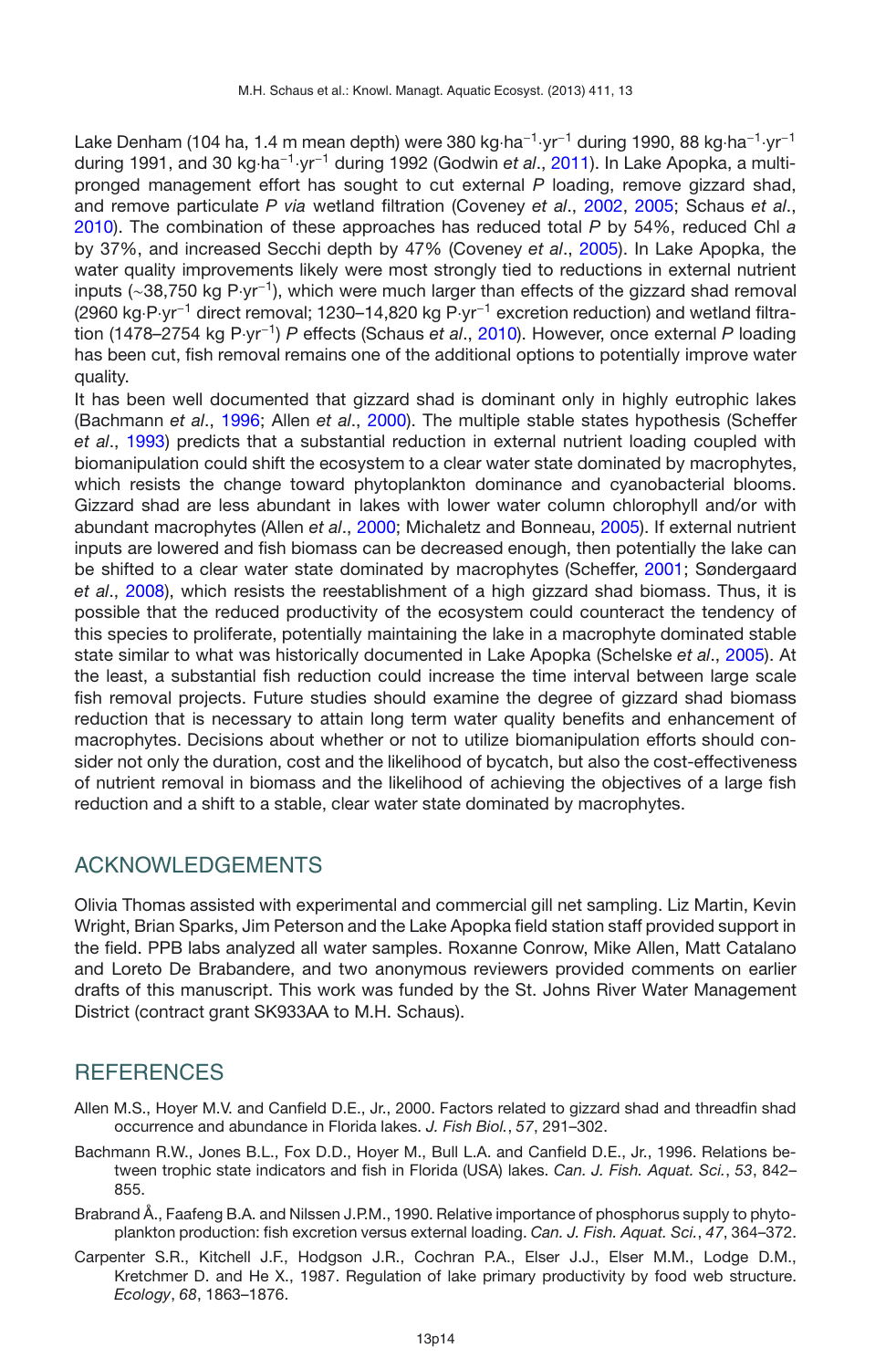- <span id="page-14-9"></span>Catalano M.J. and Allen M.S., 2011a. A whole-lake density reduction to assess compensatory responses of gizzard shad *Dorosoma cepedianum*. *Can. J. Fish. Aquat. Sci.*, *68*, 955–968.
- <span id="page-14-5"></span>Catalano M.J. and Allen M.S., 2011b. Exploring strategies for gizzard shad removal that account for compensatory density dependence and uncertainty. *N. Am. J. Fish. Manage.*, *31*, 1153–1162.
- <span id="page-14-14"></span>Catalano M.J., Allen M.S., Schaus M.H., Buck D.G. and Beaver J.R., 2010. Evaluating short-term effects of omnivorous fish removal on water quality and zooplankton at a subtropical lake. *Hydrobiologia*, *655*, 159–169.
- <span id="page-14-13"></span>Coveney M.F., Lowe E.F., Battoe L.E., Marzolf E.R. and Conrow R., 2005. Response of a eutrophic shallow subtropical lake to reduced nutrient loading. *Freshw. Biol.*, *50*, 1718–1730. and erratum, *Freshw. Biol.*, *50*, 2167.
- <span id="page-14-12"></span>Coveney M.F., Stites D.L., Lowe E.F., Battoe L.E. and Conrow R., 2002. Nutrient removal from eutrophic lake water by wetland filtration. *Ecol. Eng.*, *19*, 141–159.
- <span id="page-14-18"></span>Devries D.R. and Stein R.A., 1990. Manipulating shad to enhance sport fisheries in North America: an assessment. *N. Am. J. Fish. Manage.*, *10*, 209–223.
- <span id="page-14-3"></span>Drenner R.W. and Hambright K.D., 1999. Review: biomanipulation of fish assemblages as a lake restoration technique. *Arch. Hydrobiol.*, *146*, 129–165.
- Fulton R.S. III, 1995. External nutrient budget and trophic state modeling for lakes in the Upper Ocklawaha River Basin. St. Johns River Water Management District Technical Publication SJ95-6. <http://www.sjrwmd.com/technicalreports/pdfs/TP/SJ95-6.pdf> [accessed 1 July 2013].
- <span id="page-14-11"></span>Fulton R.S., III and Smith D., 2008. Development of phosphorus load reduction goals for seven lakes in the upper Ocklawaha River Basin, Florida. *Lake Reservoir Manage., 24*, 139–154.
- <span id="page-14-7"></span>Gido K.B., 2002. Interspecific comparisons and the potential importance of nutrient excretion by benthic fishes in a large reservoir. *Trans. Am. Fish. Soc.*, *131*, 260–270.
- <span id="page-14-8"></span>Godwin W., Coveney M., Lowe E. and Battoe L., 2011. Improvements in water quality following biomanipulation of gizzard shad (*Dorosoma cepedianum*) in Lake Denham, Florida. *Lake Reservoir Manage., 27*, 287–297.
- <span id="page-14-4"></span>Hall R.O., Jr., Koch B.J., Marshall M.C., Taylor B.W. and Tronstad L.M., 2007. How body size mediates the role of animals in nutrient cycling in aquatic ecosystems. *In*: Hildrew A.G., Raffaelli D.G. and Edmonds-Brown R. (eds.), Body size: The structure and function of aquatic ecosystems, Cambridge University Press, Cambridge, UK, 286–305.
- <span id="page-14-6"></span>Hansson L.A., Annadotter H., Bergman E., Hamrin S.F., Jeppesen E., Kairesalo T., Luokkanen E., Nilsson P-Å, Søndergaard M. and Strand J., 1998. Biomanipulation as an application of foodchain theory: constraints, synthesis, and recommendations for temperate lakes. *Ecosystems*, *1*, 558–574.
- <span id="page-14-10"></span>Higgins K.A., Vanni M.J. and Gonzalez M.J., 2006. Detritivory and the stoichiometry of nutrient cycling by a dominant fish species in lakes of varying productivity. *Oikos*, *114*, 419–430.
- <span id="page-14-19"></span>Irwin B.J., DeVries D.R. and Kim G.W., 2003. Responses to gizzard shad recovery following selective treatment in Walker County Lake, Alabama, 1996-1999. *N. Am. J. Fish. Manage.*, *23*, 1225–1237.
- <span id="page-14-16"></span>Jeppesen E., Meerhoff M., Jacobsen B.A., Hansen R.S., Søndergaard M., Jensen J.P., Lauridsen T.L., Mazzeo N. and Branco C.W.C., 2007. Restoration of shallow lakes by nutrient control and biomanipulation – the successful strategy varies with lake size and climate. *Hydrobiologia*, *581*, 269–285.
- <span id="page-14-15"></span>Kim G.W. and DeVries D.R., 2000. Effects of a selectively reduced gizzard shad population on trophic interactions and age-0 fishes in Walker County Lake, Alabama. *N. Am. J. Fish. Manage.*, *20*, 860−872.
- <span id="page-14-17"></span>Kosten S., Lacerot G., Jeppesen E., da Motta Marques D., van Nes E., Mazzeo N. and Scheffer M., 2009. Effects of submerged vegetation on water clarity across climates. *Ecosystems*, *12*, 1117–1129.
- <span id="page-14-1"></span>Lamarra V.A., Jr., 1975. Digestive activities of carp as a major contributor to the nutrient loading of lakes. *Verh. Int. Ver. Theor. Angew. Limnol.*, *19*, 2461–2468.
- <span id="page-14-2"></span>Matsuzaki S.S., Usio N., Takamura N. and Washitani I., 2007. Effects of common carp on nutrient dynamics and littoral community composition: roles of excretion and bioturbation. *Fundam. Appl. Limnol.*, *168*, 27–38.
- <span id="page-14-0"></span>Meijer M.-L., de Bois I., Scheffer M., Portielje R. and Hosper H., 1999. Biomanipulation in shallow lakes in the Netherlands: an evaluation of 18 case studies. *Hydrobiologia*, *408-409*, 13–30.